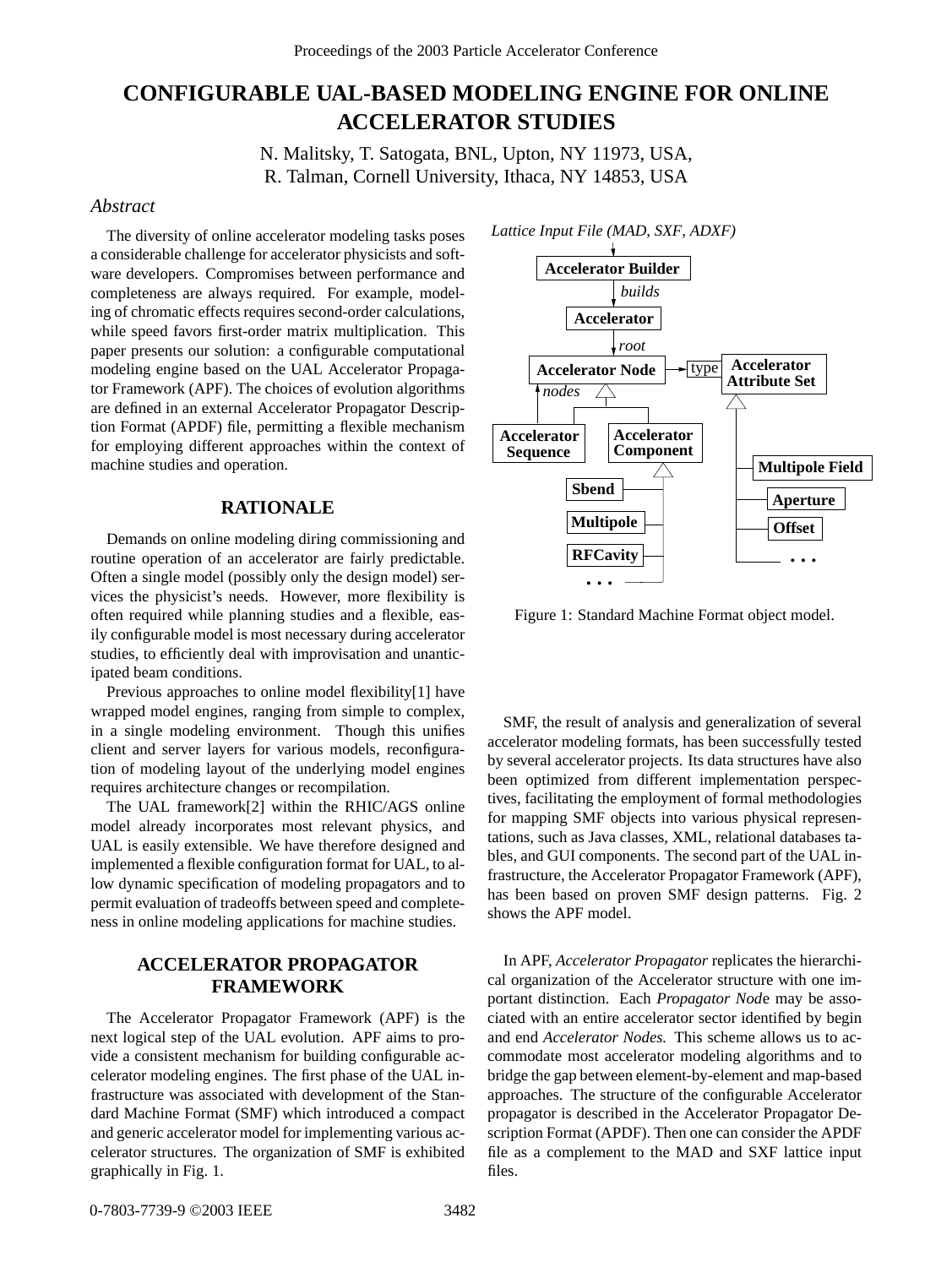

Figure 2: Accelerator Propagator Framework

## **APDF SPECIFICATION**

The structure of the Accelerator Description Format (APDF) is determined by a single conceptual statement: *Accelerator Propagator is a sequence of links between accelerator nodes and corresponding accelerator algorithms.* This statement introduces two entities, *Accelerator Propagator* and *Link,* and their relationship. According to the formal methodologies, like the lattice description, this model should be naturally represented by an ordered list of all elements with their element-algorithm associations. However, for the sake of brevity, we favor a command-oriented SQLlike approach that allows one to define many associations in a very compact way. The following sections describe the structure and semantics of the APDF elements.

#### *APDF Propagator*

*Accelerator Propagator* is a sequence of elementalgorithm links that can be created, inserted, and deleted in the APDF file:

```
<!ELEMENT propagator (create|insert|delete) >
<!ELEMENT create (link)*>
<!ELEMENT insert (link)*>
<!ELEMENT delete (link)*>
```
The  $\langle \text{create} \rangle$  procedure builds a propagator instance from scratch. The  $\langle$ insert $\rangle$  and  $\langle$ delete $\rangle$  elements aim to facilitate user's extensions of some common and sharable accelerator propagator version.

#### *APDF Link*

The APDF link, the key element of the APDF specification, provides the mechanism for associating a selected family of accelerator nodes with appropriate accelerator algorithms:

```
<!ELEMENT link>
```
<!ATTLIST link algorithm CDATA #REQUIRED sector CDATA #IMPLIED elements CDATA #IMPLIED types CDATA #IMPLIED

The following table contains a brief description of link attributes:

| sector | a pair of begin and end accelerator                 |
|--------|-----------------------------------------------------|
|        | element design names, e.g. "d1, qf1";               |
|        | (sector includes d1 but not qf1)                    |
|        | elements a regular expression for selecting         |
|        | accelerator nodes with specified design             |
|        | names, $e.g.$ "q $1 q2"$                            |
| types  | a regular expression for selecting accel-           |
|        | erator nodes with specified element types,          |
|        | e.g. "Quadrupole Sextupole"                         |
|        | algorithm a full class name of the associated prop- |
|        | agator, e.g. "TEAPOT:: MltTracker"                  |

Sector, elements, and types define three different approaches for selecting families of accelerator elements. In case of overlapping, sector-based priority is first, elementbased priority is second, and type-based priority is third.

## **APPLICATIONS**

This approach addresses the spectrum of applications ranging from small special tasks to full-scale realistic beam dynamics studies encompassing heterogeneous algorithms and special effects. This will be illustrated by several models that exhibit different features of APDF description.

### *Longitudinal Tracker*

A traditional accelerator longitudinal model is usually represented by a combination of 2D sector matrices and RF cavity nodes. In the APF framework, this structure can be described by the following (complete) APDF file:

```
<apdf>
  <propagator>
    <create>
      <link algorithm="TIBETAN::SectorTracker"
            sector= "Default" />
      <link algorithm= "TIBETAN::RFCavityTracker"
            elements="rfac1" />
      <link algorithm="TIBETAN::WCMonitor"
            elements="mend" />
    </create>
  </propagator>
</apdf>
```
In contrast with traditional programs, linear coefficients and nonlinear momentum-compaction factors of TIBETAN *SectorTracker* are not part of the new input file; they are calculated during an initialization phase from a common lattice description (such as MAD or SXF input file) shared by other modeling engines. This approach facilitates the synchronization of input parameters among various project